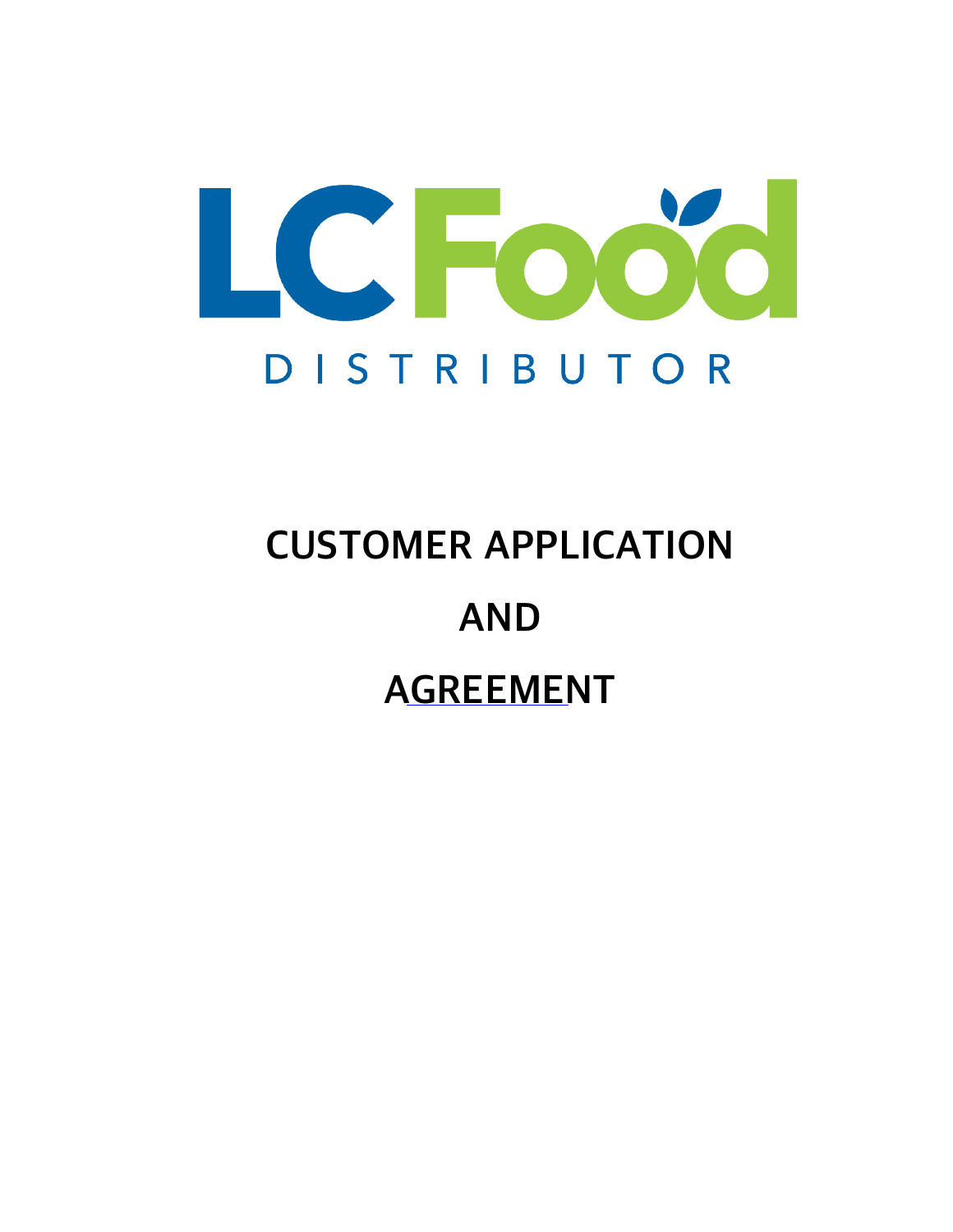This Customer Application (this "Application") is made to LC Food Distributor, Inc., doing business, as LC Food Distributor, and all of its affiliates, divisions, subsidiaries, and assigns (collectively the **"Sellers") for the purpose of inducing Sellers to extend credit accommodations to the Applicant named below:**

|                                                                                                                       |                                                                                                                           |                                | <b>SHIPPING AND BILLING INFORMATION</b>                                                                                                                          |                                                           |                                         |
|-----------------------------------------------------------------------------------------------------------------------|---------------------------------------------------------------------------------------------------------------------------|--------------------------------|------------------------------------------------------------------------------------------------------------------------------------------------------------------|-----------------------------------------------------------|-----------------------------------------|
| <b>SHIP TO:</b>                                                                                                       |                                                                                                                           |                                | <b>BILL TO:</b>                                                                                                                                                  |                                                           |                                         |
| Applicant Legal Name (INC, LLC, LP)                                                                                   |                                                                                                                           |                                |                                                                                                                                                                  | Check here if billing address is same as delivery address |                                         |
| <b>Trade Name/Doing Business As</b>                                                                                   |                                                                                                                           |                                | <b>Billing Address</b>                                                                                                                                           |                                                           |                                         |
| Delivery Address (Attach Location Sheet if More than One)                                                             |                                                                                                                           |                                | <b>City</b>                                                                                                                                                      | <b>State/Province</b>                                     | <b>Zip Code</b>                         |
| <b>City</b><br><b>State/Province</b>                                                                                  | <b>Zip Code</b>                                                                                                           |                                | <b>Country</b>                                                                                                                                                   |                                                           |                                         |
| <b>County</b>                                                                                                         | <b>Country</b>                                                                                                            |                                | <b>Account's Payable Contact</b>                                                                                                                                 | <b>Title</b>                                              | <b>Phone Number</b>                     |
| <b>Phone Number</b>                                                                                                   |                                                                                                                           |                                | <b>E-mail Address</b>                                                                                                                                            |                                                           |                                         |
| Corporation<br>Government Funded? $\neg$ Yes No<br><b>State of</b><br>$\Box$ Owned $\Box$ Leased<br><b>Formation:</b> | Limited Liability Company (LLC) Limited Partnership (LP) Proprietorship<br><b>Example 26 of Revenue Government Funded</b> |                                | <b>OWNERSHIP INFORMATION</b><br>$\Box$ Non-Profit<br><b>Medicaid/Medicare Funded?</b><br><b>Federal ID Number:</b><br>Date Business Opened or Ownership Changed: | Government<br>$\Box$ Yes $\Box$ No                        | $\Box$ Other<br>% of Revenue Med Funded |
| <b>Building/Facility:</b>                                                                                             |                                                                                                                           |                                |                                                                                                                                                                  |                                                           |                                         |
| <b>Name</b>                                                                                                           | <b>Name</b>                                                                                                               |                                |                                                                                                                                                                  | <b>Name</b>                                               |                                         |
| <b>Social Security Number</b>                                                                                         |                                                                                                                           | <b>Social Security Number</b>  |                                                                                                                                                                  | <b>Social Security Number</b>                             |                                         |
| <b>Title</b>                                                                                                          | <b>Title</b>                                                                                                              |                                |                                                                                                                                                                  | <b>Title</b>                                              |                                         |
| <b>Home Address</b>                                                                                                   |                                                                                                                           | <b>Home Address</b>            |                                                                                                                                                                  | <b>Home Address</b>                                       |                                         |
| City, State, Zip                                                                                                      |                                                                                                                           | City, State, Zip               |                                                                                                                                                                  | City, State, Zip                                          |                                         |
| <b>Driver's License Number</b>                                                                                        |                                                                                                                           | <b>Driver's License Number</b> |                                                                                                                                                                  | <b>Driver's License Number</b>                            |                                         |
| <b>Home Phone Number</b>                                                                                              |                                                                                                                           | <b>Home Phone Number:</b>      |                                                                                                                                                                  | <b>Home Phone Number:</b>                                 |                                         |
| <b>Cell Phone Number</b>                                                                                              |                                                                                                                           | <b>Cell Phone Number</b>       |                                                                                                                                                                  | <b>Cell Phone Number</b>                                  |                                         |
|                                                                                                                       |                                                                                                                           | <b>CREDIT REFERENCES</b>       |                                                                                                                                                                  |                                                           |                                         |
| <b>Vendor Name (Present Food Supplier)</b>                                                                            | <b>Account Number</b>                                                                                                     |                                | <b>City/State</b>                                                                                                                                                | <b>Phone Number</b>                                       |                                         |
| <b>Vendor Name (Present Food Supplier)</b>                                                                            | <b>Account Number</b>                                                                                                     |                                | <b>City/State</b>                                                                                                                                                | <b>Phone Number</b>                                       |                                         |
| Vendor Name (Present Food Supplier)                                                                                   | <b>Account Number</b>                                                                                                     |                                | <b>City/State</b>                                                                                                                                                | <b>Phone Number</b>                                       |                                         |
|                                                                                                                       |                                                                                                                           |                                | <b>BANK AND BUSINESS REFERENCES</b>                                                                                                                              |                                                           |                                         |
|                                                                                                                       |                                                                                                                           |                                |                                                                                                                                                                  |                                                           |                                         |

| <b>Bank</b>                                                                                              | City/State        | <b>Contact Name</b>        | <b>Phone Number</b> |  |
|----------------------------------------------------------------------------------------------------------|-------------------|----------------------------|---------------------|--|
| <b>Checking Account #</b>                                                                                |                   | <b>Loan Account Number</b> |                     |  |
| <b>DO YOU HAVE ANY OTHER EXISTING BUSINESSES?</b> Pres<br>(Please attach list if more than one business) | $\blacksquare$ No |                            |                     |  |
| <b>Business Name</b>                                                                                     |                   |                            |                     |  |
| <b>Address</b>                                                                                           | <b>City/State</b> |                            |                     |  |

#### **APPLICANT'S CERTIFICATION**

Applicant hereby certifies that he information furnished under this Application and Agreement and any other financial statements furnished in connection Neuroline hereby certifies that this information. Applicant hereby ce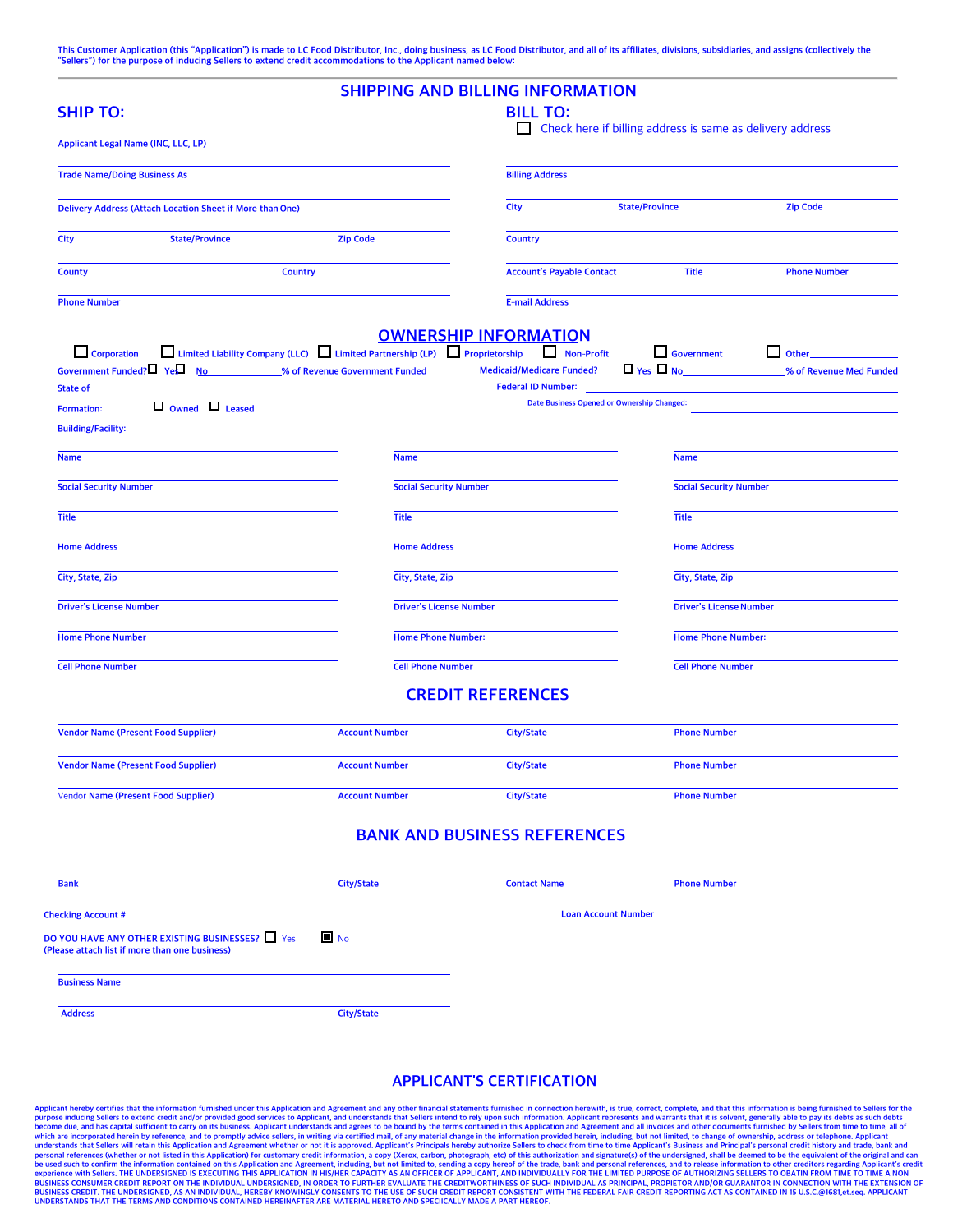

## **GENERAL TERMS AND CONDITIONS OF SALE**

These General Terms and Conditions of Sale (these "Terms") are made and entered into by and between La Cosecha Food Services, Inc. d/b/a LC Food Distributor, a Georgia corporation with the principal office address of 1306 Cobb Industrial Dr., Suite 201, Marietta, Georgia 30066 ("Seller"), and the undersigned customer ("Buyer"). These Terms may refer to the Seller or the Buyer as a "Party," or collectively as the "Parties." These Terms become binding on the Parties on the first date signed below ("Effective Date").

#### **1. Applicability**

- 1.1 These Terms govern all sales of food items and related products (the "Goods") by Seller. In addition to these Terms, the Seller may issue (a) a credit application with its own terms and conditions ("Credit Application"), and (b) other document(s) identifying the Buyer, the Goods ordered, or other specific terms of the transaction ("Order Documents"). The Order Documents may include the Seller's routing form, order confirmation, or invoice. In the event of conflict between these Terms and the Credit Application or Order Documents, these Terms shall prevail.
- 1.2 These Terms, the Credit Application, and the Order Documents (collectively, this "Agreement") comprise the entire agreement between the Parties, and supersede all prior or contemporaneous understandings, agreements, negotiations, representations and warranties, and communications, both written and oral. These Terms prevail over any of Buyer's general terms and conditions of purchase regardless of whether or when Buyer has submitted its purchase order or such terms. Fulfillment of Buyer's order does not constitute acceptance of any of Buyer's terms and conditions and does not serve to modify or amend these Terms.

#### **2. Delivery of Goods**

- 2.1 The Goods will be delivered within a reasonable time after the receipt of Buyer's purchase order and the issuance of Seller's Order Documents. Seller reserves the option to assign specific delivery days and/or maintain open delivery windows to Buyer's locations. Seller will not be liable for any delays, loss or damage in transit.
- 2.2 Unless otherwise agreed in writing by the Parties, Buyer will take possession and title to the Goods upon delivery to the receiving dock of Buyer ("Delivery Point") and upon Seller's acceptance of an authorized signature of Buyer or Buyer's agent. Title and risk of loss passes to Buyer upon delivery of the Goods at the Delivery Point. If Seller does not accept the authorized signature for any reason, possession and title to the Goods will remain with the Seller.
- 2.3 Seller may, in its sole discretion, without liability or penalty, make partial deliveries of Goods to Buyer. In the event of a partial delivery, Buyer will pay for all Goods delivered, whether such delivery is in whole or partial fulfillment of Buyer's purchase order.

#### **3. Order Cancellation/Termination**

- 3.1 If for any reason Buyer fails to accept delivery of any of the Goods within one (1) hour of the Goods being delivered at the Delivery Point, or if Seller is unable to deliver the Goods at the Delivery Point at such time because Buyer has not provided the appropriate address, instructions, documents, licenses or authorizations, (a) the Buyer's purchase order will be cancelled, and (b) Buyer shall pay to Seller a cancellation fee in the amount of \$250.00 ("Cancellation Fee"). The Cancellation Fee is not a penalty but is meant to reimburse Seller for administrative and restocking costs incurred as a result of Buyer's cancellation. Without waiving any of the foregoing, at Seller's sole discretion, Seller may attempt to deliver the Goods at another time or place without cancelling the order.
- 3.2 Either Party may cancel the order or terminate this Agreement at any time and for any reason upon reasonable notice to the other Party. If Buyer cancels an order less than 2 hours before scheduled delivery, Buyer shall be liable for the Cancellation Fee.

#### **4. Inspection and Rejection of Nonconforming Goods**

4.1 Buyer shall inspect the Goods within 24 hours of delivery ("Inspection Period"). Buyer will be deemed to have accepted the Goods unless it notifies Seller in writing of any Nonconforming Goods during the Inspection Period and furnishes such written evidence or other documentation as reasonably required by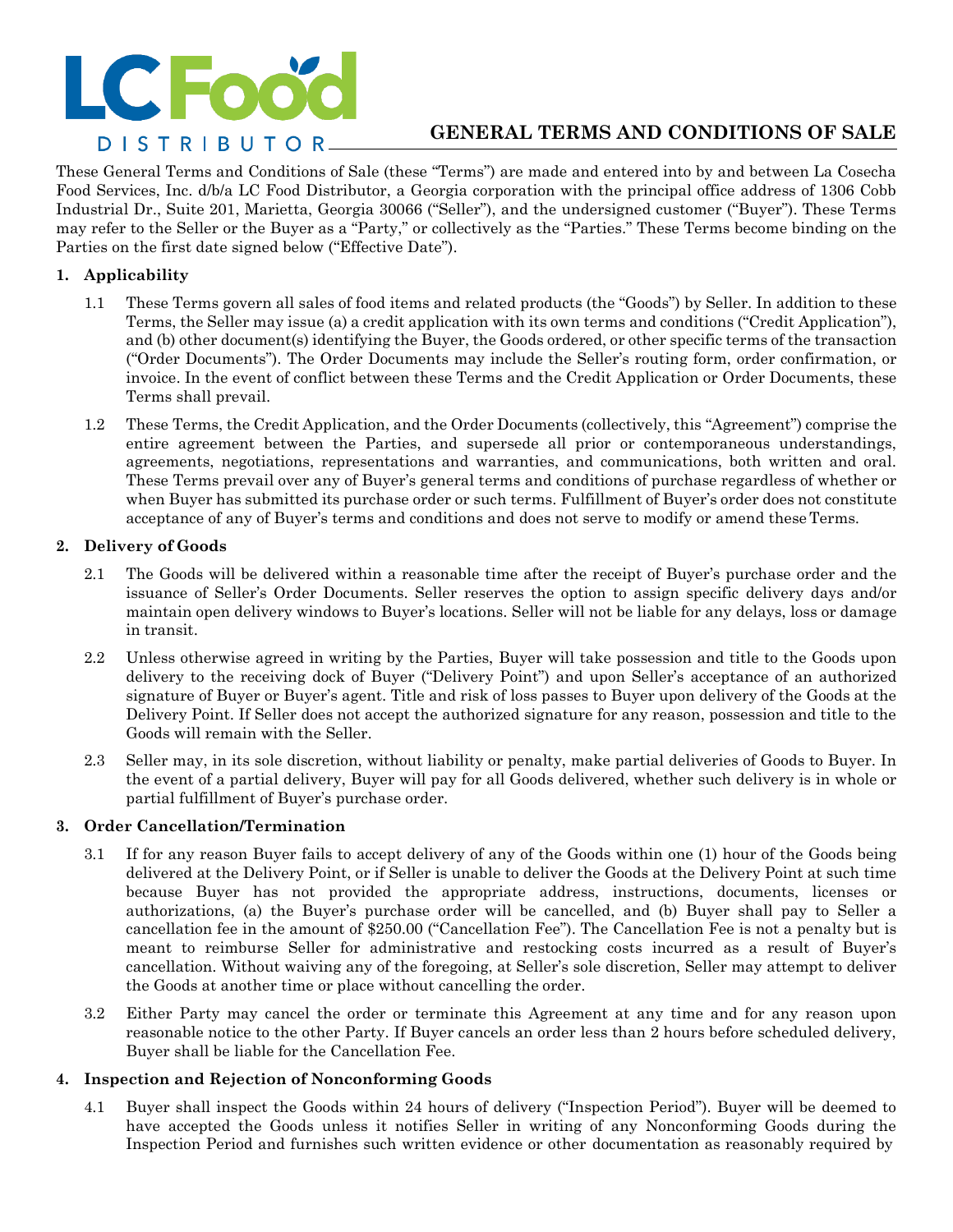Seller. "Nonconforming Goods" means Goods that, at the time of delivery, are different than those identified in Buyer's purchase order.

- <span id="page-3-0"></span>4.2 If Buyer timely notifies Seller of any Nonconforming Goods, Seller will, in its sole discretion, (a) replace such Nonconforming Goods with conforming Goods, or (b) credit or refund the Price for such Nonconforming Goods, together with any reasonable shipping and handling expenses incurred by Buyer in connection therewith. If Seller exercises its option to replace Nonconforming Goods, Seller will deliver to Buyer the replaced Goods to the Delivery Point.
- 4.3 Buyer acknowledges and agrees that the remedies set forth in Section [4.2](#page-3-0) are Buyer's exclusive remedies for the delivery of Nonconforming Goods. Except as provided under Section [4.2, a](#page-3-0)ll sales of Goods to Buyer are made on a one-way basis and Buyer has no right to return Goods purchased under this Agreement to Seller. Seller may, in its sole discretion, agree to accept returns of Goods for reasons other than Seller's fault, but any such returns shall be subject to a restocking fee.

#### **5. Non-delivery**

- 5.1 Seller will not be liable for any non-delivery of Goods (even if caused by Seller's negligence) unless Buyer gives written notice to Seller of the non-delivery within 30 days of the date when the Goods would in the ordinary course of events have been received.
- 5.2 Any liability of Seller for non-delivery of the Goods will be limited to replacing the Goods within a reasonable time or adjusting the invoice respecting such Goods to reflect the actual quantity delivered.
- **6. Buyer's Acts or Omissions.** If Seller's performance of its obligations under this Agreement is prevented or delayed by any act or omission of Buyer or its agents, contractors, consultants or employees (including providing incorrect information concerning delivery), Seller will not be deemed in breach of its obligations under this Agreement or otherwise liable for any costs, charges or losses sustained or incurred by Buyer, in each case, to the extent arising directly or indirectly from such prevention or delay.

#### **7. Price**

- 7.1 Buyer will purchase the Goods from Seller at the price agreed to by the Parties and set forth in the Seller's Order Documents or invoice (the "Price"). Any Goods sold in units less than manufacturer's standard containers will be subject to a surcharge determined at Seller's discretion.
- 7.2 All Prices are exclusive of all sales, use and excise taxes, and any other similar taxes, duties and charges of any kind imposed by any governmental authority on any amounts payable by Buyer. Buyer will be responsible for all such charges, costs, and taxes. Buyer will not be responsible for any taxes imposed on Seller's income, revenues, gross receipts, personnel, real or personal property, or other assets.

#### **8. Payment Terms**

- 8.1 Buyer shall pay all invoiced amounts due to Seller within the time set forth in the Seller's invoice.
- 8.2 Buyer shall pay interest on all late payments at the lesser of the rate of 1.5% per month or the highest rate permissible under applicable law, calculated daily and compounded monthly. Buyer shall reimburse Seller for all costs incurred in collecting any late payments, including, without limitation, attorneys' fees. In addition to all other remedies available under these Terms or at law (which Seller does not waive by the exercise of any rights hereunder), Seller shall be entitled to suspend the delivery of any Goods if Buyer fails to pay any amounts when due hereunder and such failure continues for ten (10) days following written notice thereof. Buyer will not withhold payment of any amounts due and payable by reason of any set-off of any claim or dispute with Seller, whether relating to Seller's breach, bankruptcy or otherwise.
- 8.3 All purchases of Goods on credit are subject to Seller's approval of Buyer's credit application. The Buyer's initial credit application will apply to this Agreement and any future agreements with the Seller. If more than one credit application has been submitted and approved, the most recent credit applicationgoverns.
- 8.4 In the event that at any time Buyer is in default under this Agreement, Seller reserves the right to withhold delivery, to cancel and terminate any or all orders, and to hold Buyer liable for any damages and expenses incurred by Seller. The Seller also reserves the right to declare all charges and accounts to be immediately due and payable.
- **9. Order Changes.** In the event that Buyer causes or requests changes to be made which affect delivery, Buyer will reimburse Seller for any expense incurred by Seller in respect of or resulting from each such change or delay upon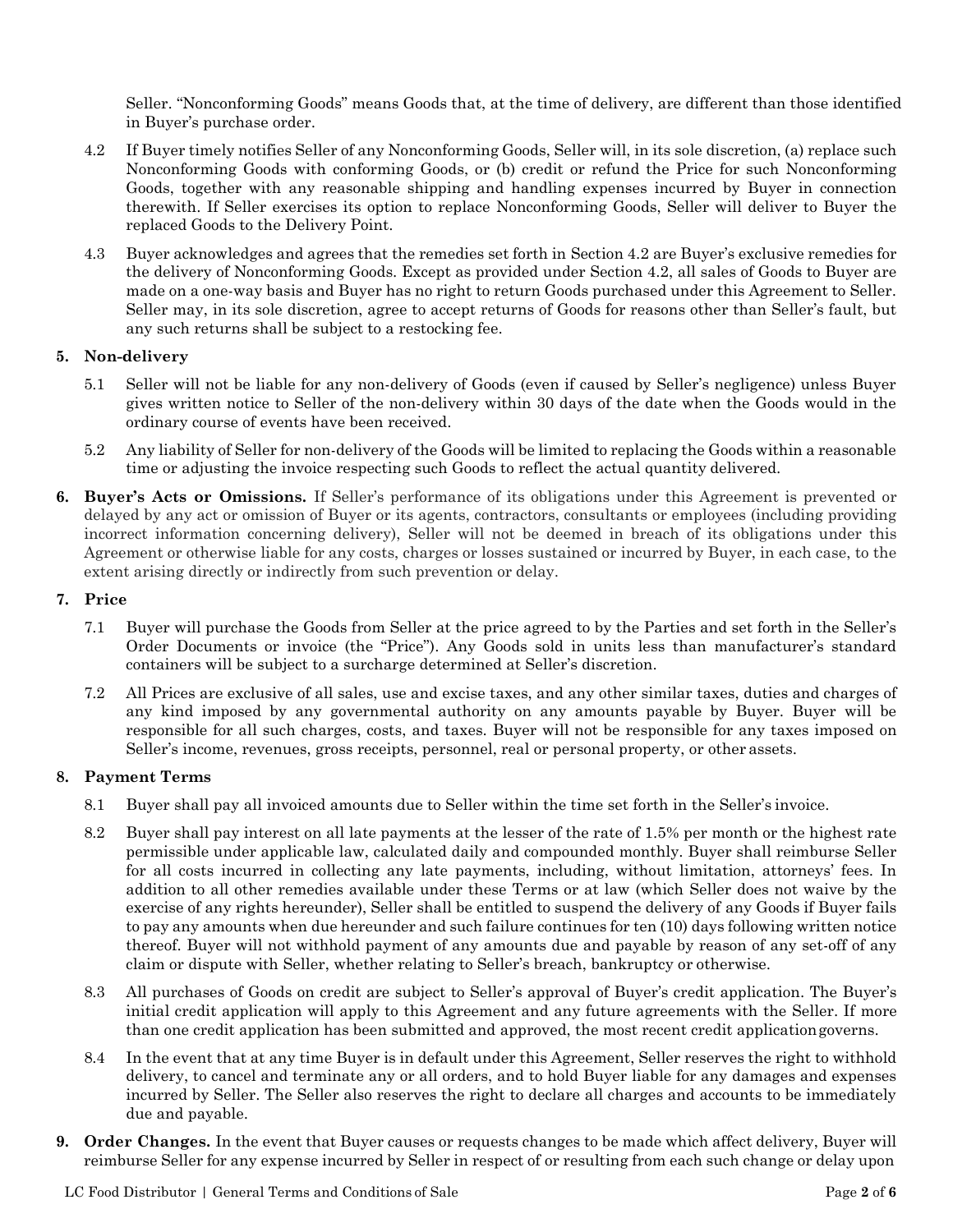presentation by Seller of a simple invoice. Any additional Goods not specifically set forth in the Order Documents shall be at Buyer's additional expense.

#### <span id="page-4-0"></span>**10. Limited Warranty**

- 10.1 The Seller warrants to Buyer that for the Warranty Period (as defined below) the Goods will materially conform to the description set forth in the Order Documents. The "Warranty Period" is (a) 24 hours from the date of delivery of the Goods for perishable food items, such as seafood, vegetables, and meat; and (b) 5 days from the date of delivery of the Goods for non-perishable food items (such as dry rice) and for non-food items (such as plastics containers and cleaning products). This warranty applies only to products that are stored and maintained under normal and reasonable conditions, with competent supervision, and in accordance with manufacturer's or Seller's instructions or recommendations, if any.
- 10.2 EXCEPT FOR THE WARRANTY SET FORTH IN SECTION [10.1,](#page-4-0) SELLER MAKES NO WARRANTY WHATSOEVER WITH RESPECT TO THE GOODS, INCLUDING ANY (a) WARRANTY OF MERCHANTABILITY, (b) WARRANTY OF FITNESS FOR A PARTICULAR PURPOSE, (c) WARRANTY OF TITLE, OR (d) WARRANTY AGAINST INFRINGEMENT OF INTELLECTUAL PROPERTY RIGHTS OF A THIRD PARTY, WHETHER EXPRESS OR IMPLIED BY LAW, COURSE OF DEALING, COURSE OF PERFORMANCE, USAGE OF TRADE OR OTHERWISE.
- 10.3 Products manufactured by a third party ("Third Party Product") may constitute, contain, be contained in, incorporated into, attached to or packaged together with, the Goods. Third Party Products are not covered by the warranty in Section [10.1. F](#page-4-0)or the avoidance of doubt, SELLER MAKES NO REPRESENTATIONS OR WARRANTIES WITH RESPECT TO ANY THIRD-PARTY PRODUCT, INCLUDING ANY (a) WARRANTY OF MERCHANTABILITY, (b) WARRANTY OF FITNESS FOR A PARTICULAR PURPOSE, (c) WARRANTY OF TITLE; OR (d) WARRANTY AGAINST INFRINGEMENT OF INTELLECTUAL PROPERTY RIGHTS OF A THIRD PARTY, WHETHER EXPRESS OR IMPLIED BY LAW, COURSE OF DEALING, COURSE OF PERFORMANCE, USAGE OF TRADE OR OTHERWISE.
- <span id="page-4-1"></span>10.4 The Seller will not be liable for a breach of the warranty set forth in Section [10.1 u](#page-4-0)nless: (a) Buyer gives written notice of the defective Goods, reasonably described, to Seller within 10 days of the time when Buyer discovers or ought to have discovered the defect; (b) if applicable, Seller is given a reasonable opportunity after receiving the notice of breach of the warranty set forth in Section [10.1 t](#page-4-0)o examine such Goods and Buyer (if requested to do so by Seller) returns such Goods to Seller's place of business at Seller's cost for the examination to take place there; and (c) Seller reasonably verifies Buyer's claim that the Goods are defective.
- <span id="page-4-2"></span>10.5 The Seller will not be liable for a breach of the warranty set forth in Section [10.1 i](#page-4-0)f: (a) Buyer makes any further use of such Goods after giving such notice; (b) the defect arises because Buyer failed to follow Seller's oral or written instructions as to the storage, use or maintenance of the Goods; or (c) Buyer alters or repairs such Goods without the prior written consent of Seller.
- <span id="page-4-3"></span>10.6 Subject to Sections [10.4 a](#page-4-1)nd [10.5 a](#page-4-2)bove, with respect to any such Goods during the Warranty Period, Seller will, in its sole discretion, either: (a) repair or replace such Goods (or the defective part) or (b) credit or refund the price of such Goods at the pro rata contract rate provided that, if Seller so requests, Buyer will, at Seller's expense, return such Goods to Seller.
- 10.7 The remedies set forth in Sections [10.6](#page-4-3) are the Buyer's sole and exclusive remedy and Seller's entire liability for any breach of the limited warranty set forth in Section [10.1.](#page-4-0)

#### **11. Limitation of Liability**

- 11.1 IN NO EVENT SHALL SELLER BE LIABLE TO BUYER OR ANY THIRD PARTY FOR ANY LOSS OF USE, REVENUE OR PROFIT, OR DIMINUTION IN VALUE, OR FOR ANY CONSEQUENTIAL, INDIRECT, INCIDENTAL, SPECIAL, EXEMPLARY, OR PUNITIVE DAMAGES WHETHER ARISING OUT OF BREACH OF CONTRACT, TORT (INCLUDING NEGLIGENCE) OR OTHERWISE, REGARDLESS OF WHETHER SUCH DAMAGES WERE FORESEEABLE AND WHETHER OR NOT SELLER HAS BEEN ADVISED OF THE POSSIBILITY OF SUCH DAMAGES, AND NOTWITHSTANDING THE FAILURE OF ANY AGREED OR OTHER REMEDY OF ITS ESSENTIAL PURPOSE.
- 11.2 IN NO EVENT WILL SELLER'S AGGREGATE LIABILITY ARISING OUT OF OR RELATED TO THIS AGREEMENT, WHETHER ARISING OUT OF OR RELATED TO BREACH OF CONTRACT, TORT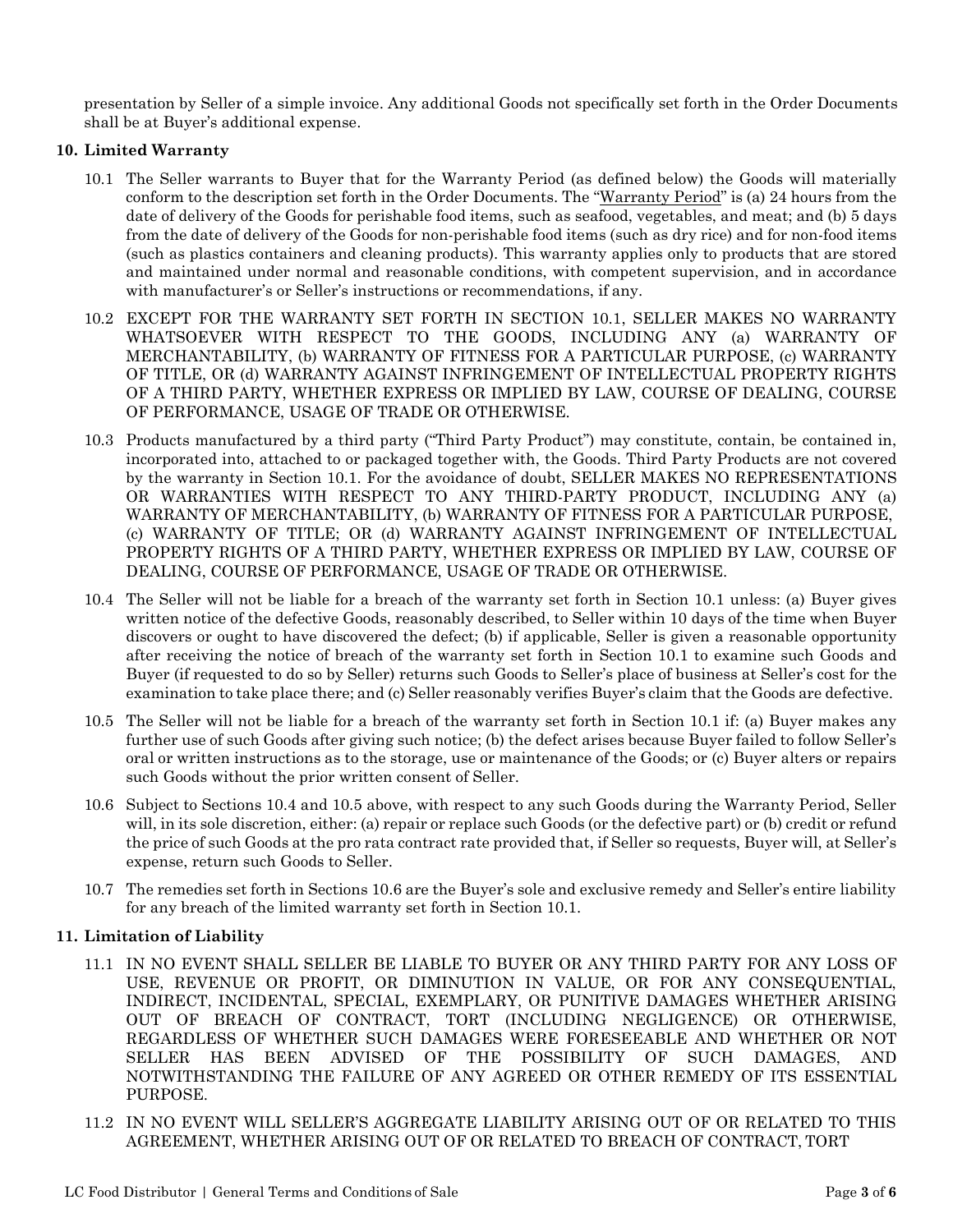#### (INCLUDING NEGLIGENCE), OR OTHERWISE, EXCEED THE TOTAL OF THE AMOUNTS PAID TO SELLER FOR THE GOODS SOLD HEREUNDER, AS REFLECTED IN THE SELLER'S INVOICE.

- **12. Indemnification**. To the fullest extent permitted by law, Buyer shall indemnify, defend and hold harmless Seller and its officers, directors, employees, agents, affiliates, successors and permitted assigns (collectively, "Indemnified Party") against any and all losses, damages, liabilities, deficiencies, claims, actions, judgments, settlements, interest, awards, penalties, fines, costs, or expenses of whatever kind (including reasonable attorneys' fees, the costs of enforcing any right to indemnification under this Agreement, and the cost of pursuing any insurance providers) resulting from any claim of a third party or Seller arising out of or occurring in connection with (a) the Goods purchased from Seller, or (b) Buyer's negligence, willful misconduct or breach of this Agreement. Buyer shall not enter into any settlement without Seller's or Indemnified Party's prior written consent. This indemnification provision shall not apply to claims resulting directly from Seller's gross negligence or Seller's breach of this Agreement.
- **13. Compliance with Law**. Buyer will comply with all applicable laws, regulations and ordinances. Buyer will maintain in effect all the licenses, permissions, authorizations, consents and permits that it needs to carry out its obligations under this Agreement.
- **14. Termination.** In addition to any remedies that may be provided under these Terms, Seller may terminate this Agreement with immediate effect upon notice to Buyer, if Buyer: (a) fails to pay any amount when due under this Agreement; (b) has not otherwise performed or complied with any of these Terms, in whole or in part; or (c) becomes insolvent, files a petition for bankruptcy or commences or has commenced against it proceedings relating to bankruptcy, receivership, reorganization or assignment for the benefit of creditors.
- **15. Confidential Information.** All non-public, confidential or proprietary information of Seller, including but not limited to, specifications, samples, patterns, designs, plans, documents, data, business operations, customer lists, pricing, discounts or rebates, disclosed by Seller to Buyer, whether disclosed orally or disclosed or accessed in written, electronic or other form or media, and whether or not marked, designated or otherwise identified as "confidential" in connection with this Agreement is confidential, solely for the use of performing this Agreement, and may not be disclosed or copied unless authorized in advance by Seller in writing. Upon Seller's request, Buyer will promptly return all documents and other materials received from Seller. Seller will be entitled to injunctive relief for any violation of this Section. This Section does not apply to information that is: (a) in the public domain; (b) known to Buyer at the time of disclosure; or (c) rightfully obtained by Buyer on a non-confidential basis from a third party.
- **16. Force Majeure.** The Seller will not be liable or responsible to Buyer, nor be deemed to have defaulted or breached this Agreement, for any failure or delay in fulfilling or performing any term of this Agreement when and to the extent such failure or delay is caused by or results from acts or circumstances beyond the reasonable control of Seller including, without limitation, acts of God, flood, fire, earthquake, explosion, governmental actions, war, invasion or hostilities (whether war is declared or not), terrorist threats or acts, riot, or other civil unrest, national emergency, revolution, insurrection, epidemic, lockouts, strikes or other labor disputes (whether or not relating to either Party's workforce), or restraints or delays affecting carriers or inability or delay in obtaining supplies of adequate or suitable materials, materials or telecommunication breakdown, or power outage.

#### **17. Miscellaneous**

- 17.1 *Waiver*. This Agreement may not be modified except in a writing signed by the Seller. No waiver by Seller of any of the provisions of this Agreement is effective unless explicitly set forth in writing and signed by Seller. No failure to exercise, or delay in exercising, any right, remedy, power or privilege arising from this Agreement operates, or may be construed, as a waiver thereof. No single or partial exercise of any right, remedy, power or privilege hereunder precludes any other or further exercise thereof or the exercise of any other right, remedy, power or privilege.
- 17.2 *Assignment*. Buyer will not assign any of its rights or delegate any of its obligations under this Agreement without the prior written consent of Seller. Any purported assignment or delegation in violation of this Section is null and void. No assignment or delegation relieves Buyer of any of its obligations under this Agreement.
- 17.3 *Relationship of the Parties*. The relationship between the Parties is that of independent contractors. Nothing contained in this Agreement may be construed as creating any agency, partnership, joint venture or other form of joint enterprise, employment or fiduciary relationship between the Parties, and neither Party has authority to contract for or bind the other Party in any manner whatsoever.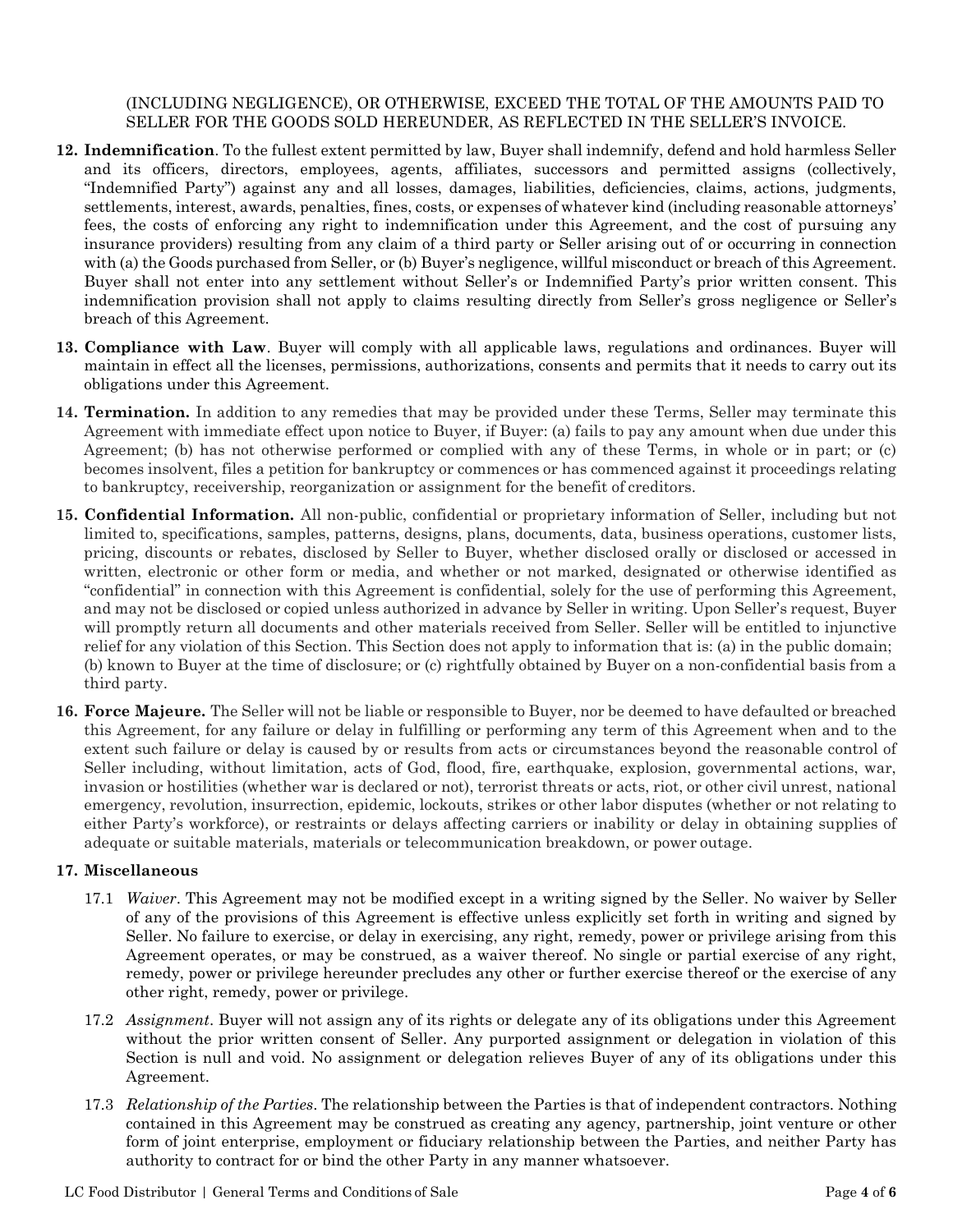- 17.4 *No Third-Party Beneficiaries*. This Agreement is for the sole benefit of the Parties hereto and their respective successors and permitted assigns, and nothing herein, express or implied, is intended to or will confer upon any other person or entity any legal or equitable right, benefit, or remedy of any nature whatsoever under this Agreement.
- **17.5** *Governing Law; Submission to Jurisdiction*. Georgia law applies to this Agreement without regard to any choice-of-law rules that might direct the application of the laws of any other jurisdiction. **All disputes arising out of or in connection with this Agreement will be brought in the courts of Cobb County, Georgia or the U.S. District Court for the Northern District of Georgia, and the Parties consent to the jurisdiction of such courts.**
- 17.6 *Notices*. All notices and other communications required or permitted under this Agreement must be in writing and must be sent to the Party at that Party's address set forth below or at whatever other address the Party specifies in writing. To Seller: 1306 Cobb Industrial Drive, Suite 201, Marietta, GA 30066; and to Buyer, as set forth in the Order Documents. All notices shall be delivered by personal delivery, verified email, or by certified or registered mail (in each case, return receipt requested, postage prepaid). Except as otherwise provided in this Agreement, a notice is effective only (a) upon receipt of the receiving Party, and (b) if the Party giving the notice has complied with the requirements of this Section.
- 17.7 *Severability*. If any term or provision of this Agreement is invalid, illegal, or unenforceable in any jurisdiction, such invalidity, illegality, or unenforceability will not affect any other term or provision of this Agreement or invalidate or render unenforceable such term or provision in any other jurisdiction.
- 17.8 *Interpretation*. For purposes of this Agreement, (a) the words "include," "includes" and "including" are deemed to be followed by the words "without limitation"; and (b) the word "or" is not exclusive. This Agreement shall be construed without regard to any presumption or rule requiring construction or interpretation against the party drafting an instrument or causing any instrument to be drafted. Any Seller documents referenced in this agreement shall be construed with, and as an integral part of, this Agreement to the same extent as if it was set forth verbatim herein.
- 17.9 *Survival*. Provisions of this Agreement which by their nature should apply beyond their terms will remain in force after any termination or expiration of this Agreement including, but not limited to, the following provisions: Limitation of Liability, Indemnification, Waiver, Relationship of the Parties, No Third-Party Beneficiaries, Notices, Confidential Information, Governing Law, Submission to Jurisdiction, and Survival.
- 17.10 *Clerical Errors.* Seller reserves the right to unilaterally correct clerical, arithmetical, or stenographic errors or omissions in quotations, order acknowledgements, invoices, or other documents.

### **[SIGNATURES ON NEXT PAGE]**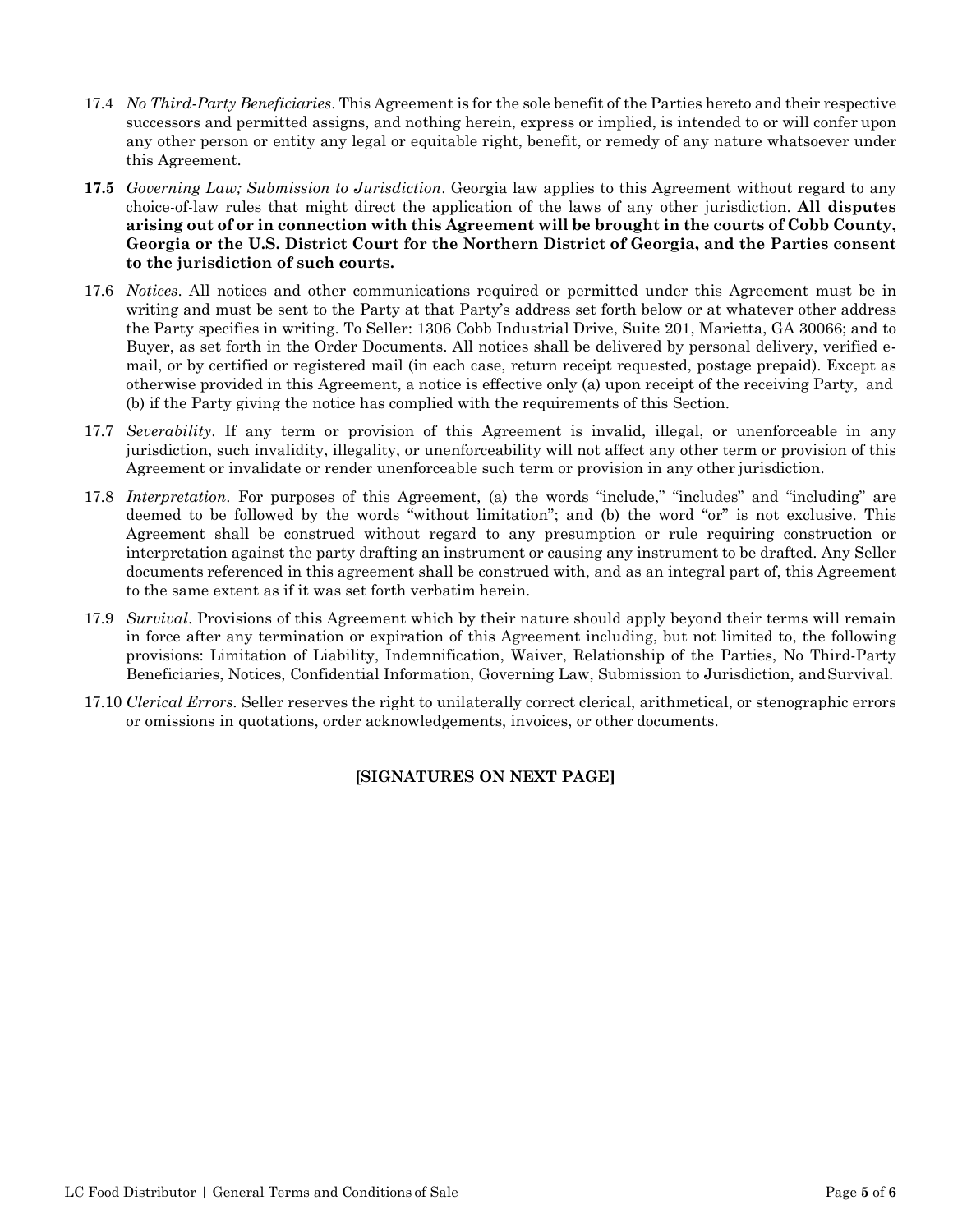**IN WITNESS WHEREOF**, the Parties agree to be bound by these General Terms and Conditions of Sale as of the Effective Date.

|                                                                                                       | Seller: La Cosecha Food Services, Inc.   |
|-------------------------------------------------------------------------------------------------------|------------------------------------------|
| By: $\overline{\phantom{a}}$<br>(sign here)                                                           | $\mathbf{B} \mathbf{y}$ :<br>(sign here) |
| Name: Name:                                                                                           | Name:                                    |
| Title: Title:                                                                                         |                                          |
| ${\it Date:} \begin{tabular}{ l l } \hline \hline \multicolumn{3}{ l }{\textbf{Date:}} \end{tabular}$ |                                          |
|                                                                                                       |                                          |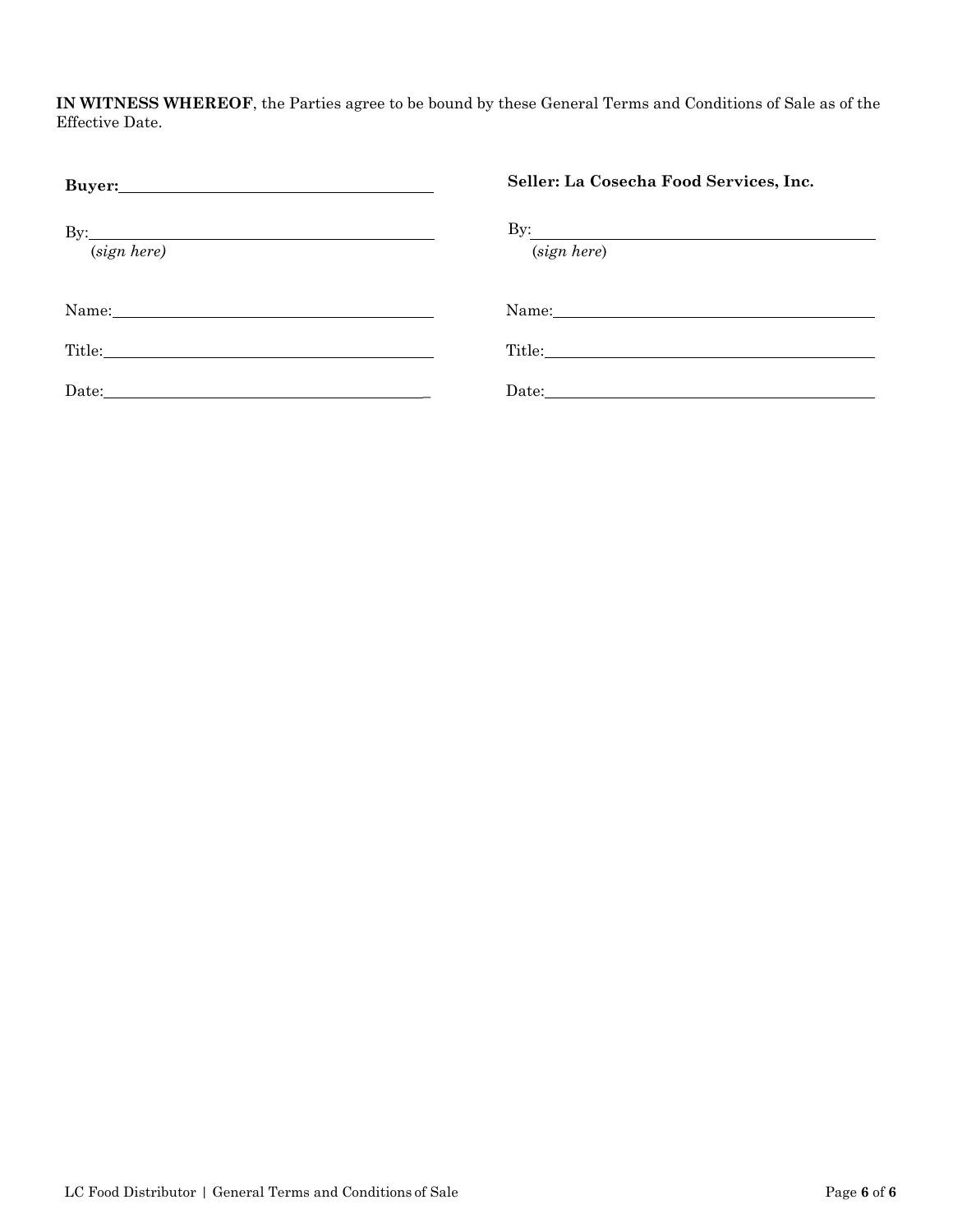## **AUTHORIZATION FOR BANK REFERENCE**

In consideration for extension of credit by La Cosecha Food Services Inc., doing business as LC Food Distributor, and all its affiliates, divisions, subsidiaries and assigns (collectively "Sellers") to applicant. Applicant hereby authorizes their bank(s)/lender(s) to release information about the Applicant, including date accounts(s) opened, average checking balance, account history, open loan(s) and balance(s), line credit, availability under line(s) of credit, payment history, covenants and their status, and any security interests, along with any other information that may assist Sellers in establishing an open account and credit line. Sellers agree that information obtained will be kept in the strictest of confidence.

| Title: |
|--------|
| Date:  |

## **PERSONAL GUARANTY**

The undersigned, hereinafter referred to individually or collectively as "Guarantor", having a financial interest in Applicant, and benefiting from the transactions contemplated by this Agreement, hereby personally unconditionally guaranties the payment by Applicant to Sellers of all amounts due and owing now, and from time to time hereafter ("Liabilities"), from Applicant to Sellers. Guarantor expressly waives notice from Sellers of its acceptance and reliance on this Personal Guaranty (this "Guaranty"), notice of sales made to Applicant, and notice of default by Applicant. The obligations of Guarantor hereunder shall not be affected, except modified or impaired upon the happening, from time to time, of any event. Not set-of f, counter-claim or reduction of any obligation, or any defense of any kind or nature which Guarantor has or may have against Applicant or Sellers shall be available hereunder to Guarantor against Sellers. In the event of a default by Applicant on its obligations to Sellers, Sellers may proceed directly to enforce their rights hereunder and shall have the right to proceed first against Guarantor, without proceeding with or exhausting any other remedies it may have. Guarantor (i) hereby acknowledges that he or she may have rights of indemnification, reimbursement or exoneration from Applicant if Guarantor performs his or her obligations under this Guaranty (collectively the "Rights"); (ii) understand the benefits of having such Rights. Guarantor authorize Sellers to obtain from time to time a consumer credit report and asset/lien search, in order to further evaluate the credit worthiness of Guarantor in connection with extension of credit under this Guaranty, Guarantor irrevocably agrees to provide personal financial statements, historical tax return or other financial documents as requested from Sellers from time to time, for continuing and ongoing consideration. Guarantor agrees to pay all costs, expenses and fees, including reasonable attorneys' fees and expenses, which may be incurred by Sellers in enforcing this Guaranty or protecting their rights following any default on the part of Guarantor. Guarantor agrees that an interest charge of one and one-half percent (%) per month, or the maximum rate that Guarantor may lawfully contract to pay, whichever is less, and in all events calculated in accordance with applicable law, shall be assessed on any amount due and owing to Sellers by Guarantor under this Guaranty until collected. This Guaranty shall binding upon Guarantor, Guarantor's heirs, successors, assigns and representatives and survivors, and shall inure to the benefit of Sellers, and each of them, jointly and severally, their successors, assigns, at shareholders and may be assigned by Sellers without notice to Guarantor. This Guaranty shall be governed by and interpreted with the laws and decisions of the State. Guarantor irrevocably agrees, and hereby consents and submits to the non**exclusive jurisdiction of any state or federal court located in the state where Sellers' operating company which provided this Guaranty is located, without regard to the conflicts of law provisions thereof (the "Applicable State"), with regards to any actions or proceedings arising from, relating to or in connection with the Liabilities, this Guaranty or collateral or security therefore. Guarantor hereby waives any right Guarantor may have to transfer or change the venue of any litigation brought against it by Sellers and further waives any right to by jury.** If more than one, the obligations of the undersigned shall be joint and several, This Guaranty may only be terminated upon the prior written notice of Guarantor delivered to Sellers via certified mail or upon termination of the relationship of Applicant with Sellers provided that such notice of termination shall not release or affect any of Guarantor's liabilities existing as of the date Sellers receive such notice of termination. Guarantor hereby (a) agrees that Sellers may, at Sellers' sole option, require Guarantor to arbitrate any controversy or claim arising out of or relating to this Guaranty or any other issue with the American Arbitration Association in accordance with its Commercial Arbitration rules and any judgment or award rendered in connection therewith shall be entered in any court having jurisdiction thereof, (b) consents to the arbitration the Applicable State, and to the application of Georgia law with the exception of Georgia conflicts of laws rules, and (c) agrees to pay all costs and expenses in connection with the arbitration, including, but not to, arbitrators' fees, administration fees and attorneys' fees, If there are more than one of the undersigned, each shall remain liable on this Guaranty until each has given separate written notice delivered via certified mail to Sellers. Guarantor shall immediately notify Sellers, in writing via certified mail, in the event of any sale of a significant portion of Guarantors' interest in the capital stock or other ownership interest of Applicant.

| $\lambda$   |              |                          |                |        |
|-------------|--------------|--------------------------|----------------|--------|
| (Signature) | (Print Name) | (Social Security Number) | (Home Address) | (Date) |
| X           |              |                          |                |        |
| (Signature) | (Print Name) | (Social Security Number) | (Home Address) | (Date) |
| X           |              |                          |                |        |
| (Signature) | (Print Name) | (Social Security Number) | (Home Address) | (Date) |
| X           |              |                          |                |        |
| (Signature) | (Print Name) | (Social Security Number) | (Home Address) | (Date) |

#### **(USE OF A CORPORATE TITLE SHALL IN NO WAY LIMIT THE PERSONAL LIABILTY OF SIGNATORY)**

**X**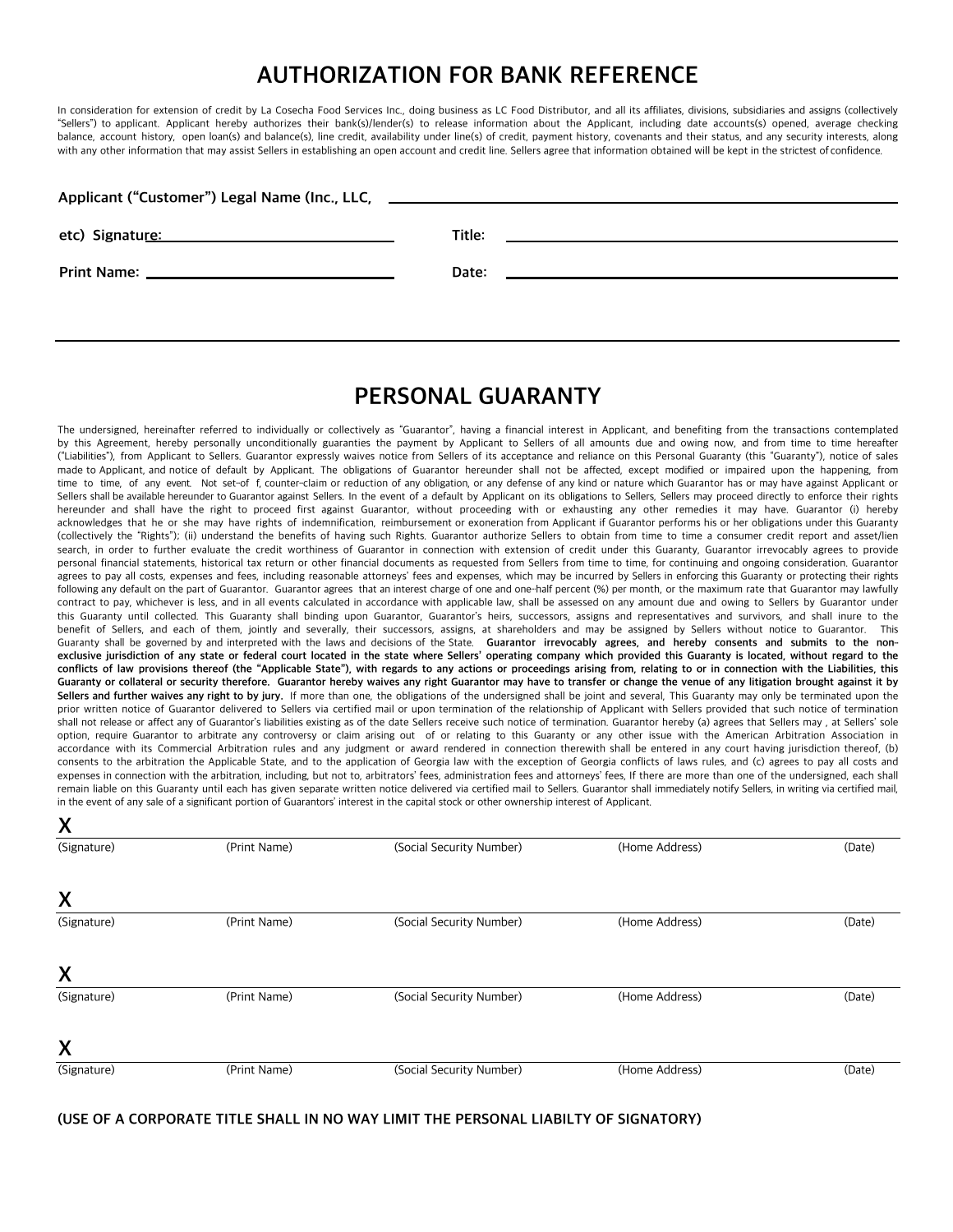## **FOR INTERNAL USE ONLY**

**Any information or notations contained on this page shall in no way bind the Sellers to act upon this Application or extend credit to Applicant. The Sellers may establish terms and/or credit limits hereon, which terms or credits shall not be in any way deemed part of the Application, and, further would at all the times, be subject to Paragraph 1 of the Terms and Conditions.**

|                         |                     | <b>TYPE OF BUSINESS</b>                   |                                                             |                                                                                  |
|-------------------------|---------------------|-------------------------------------------|-------------------------------------------------------------|----------------------------------------------------------------------------------|
|                         |                     | ● Restaurant ● CLodging ● CSchool/College | <b>C</b> Hospital                                           | Nursing Home                                                                     |
|                         | Government C Casino |                                           | ◯ Sovereign Union                                           |                                                                                  |
|                         |                     |                                           |                                                             |                                                                                  |
|                         |                     |                                           |                                                             |                                                                                  |
|                         |                     | <b>SALES REPRESENTATIVE INFORMATION</b>   |                                                             |                                                                                  |
|                         |                     |                                           |                                                             | Salesperson Name: Salesperson Number: Calesperson Number: Calesperson Number:    |
|                         |                     |                                           |                                                             | Terms Requested: CCOD CONet 7 Days ONet 14 Days Cother _________________________ |
|                         |                     |                                           |                                                             |                                                                                  |
|                         |                     |                                           |                                                             |                                                                                  |
|                         |                     |                                           | Credit Limit $=$                                            |                                                                                  |
|                         |                     |                                           |                                                             |                                                                                  |
| <b>Customer Number:</b> |                     |                                           | <u> 1986 - Johann Stoff, amerikansk politiker (d. 1986)</u> |                                                                                  |
|                         |                     |                                           |                                                             |                                                                                  |

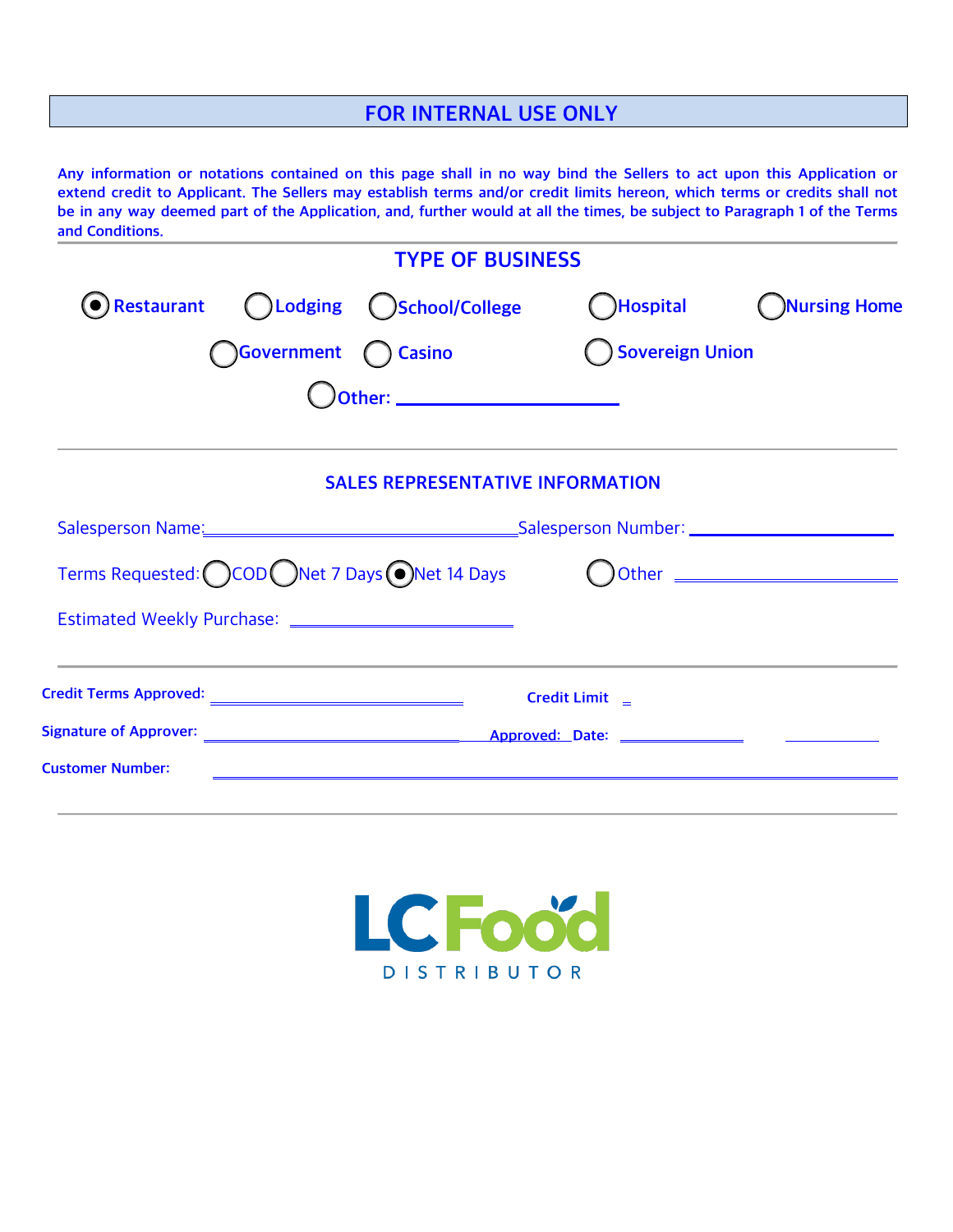

#### **STATE OF GEORGIA DEPARTMENT OF REVENUE SALES TAX CERTIFICATE OF EXEMPTION GEORGIA PURCHASER OR DEALER**

#### To: La Cosecha Food Services, Inc

|      |                      |    | (SUPPLIER) |         | (DATE)     |
|------|----------------------|----|------------|---------|------------|
| 1306 | Cobb<br>Industrial   | Dr | Marietta   | ہت      | 30066      |
|      | (SUPPLIER'S ADDRESS) |    | (CITY)     | (STATE) | (ZIP CODE) |

**THE UNDERSIGNED DOES HEREBY CERTIFY** that all tangible personal property purchased or leased after this date will be for the purpose indicated below and that this certificate shall remain in effect until revoked in writing. Any tangible personal property obtained under this certificate of exemption is subject to the sales and use tax if it is used or consumed by the purchaser in any manner other than that indicated on this certificate. (Check appropriate box.)

[ ] 1. Purchases or leases of tangible personal property or services for resale. O.C.G.A. § 48-8-30

- $\Box$  2. Purchases or leases of tangible personal property or services m ad e by the Federal Government, The American Red Cross, Georgia State Government, any county, municipality, qualifying authority, or public school system of this state. When paid for by warrant on appropriated Government funds. A Georgia Sales and Use tax number is not required for this exemption. O.C.G.A. § 48-8-3(1)(6)(6.1)(6.2)
- [ ] 3. Purchases or leases of tangible personal property or services for **RESALE ONLY** by a church, qualifying nonprofit child caring institution, nonprofit parent teacher organization or association, nonprofit private school (grades K-12), nonprofit entity raising funds for a public library, member councils of the Boy Scouts of the U.S.A. or Girl Scouts of the U.S.A. **THIS EXEMPTION DOES NOT EXTEND TO ANY PURCHASE TO BE USED BY OR DONATED BY THE PURCHASING ENTITY**. A Georgia Sales and Use tax number is not required for this exemption. O.C.G.A. § 48-8- 3(15)(39)(41)(56)(59)(71)
- [ ] 4. Materials used for packaging tangible personal property for shipment or sale. Such materials must be used solely for packaging and must not be purchased for reuse by the shipper or seller. A Georgia Sales and Use tax number is not required for this exemption. O.C.G.A. § 48-8-3(94)
- [1] 5. Aircraft, watercraft, motor vehicles, and other transportation equipment manufactured or assembled in this state sold by the manufacturer or assembler for use exclusively outside of this state when possession is taken by the purchaser within this state for the sole purpose of removing the property from this state under its own power due to the fact that the equipment does not lend itself more reasonably to removal by other means. A Georgia Sales and Use tax number is not required for this exemption. O.C.G.A. § 48-8-3(32)
- replacement/repair parts of each, which will be used principally to cross the borders of this state in the service of transporting passengers or cargo by common carriers in interstate or foreign commerce under authority granted by the United States government. Private and contract carriers are not exempt. O.C.G.A. § 48-8-3(33)(A) [ ] 6. The sale of aircraft, watercraft, railroad locomotives and rolling stock, motor vehicles, and major components and
- $\Box$ 7. Purchases or leases of tangible personal property or services made by a federally chartered credit union, credit unions organized under the laws of this state, and credit unions organized under the laws of the United States and domiciled within this state. A Georgia Sales and Use tax number is not required for this exemption. 12 U.S.C.S. 1768; O.C.G.A. § 48-6-97

**(Describe Purchaser's Business Activity)**

Under penalties of perjury I declare that this certificate has been examined by me and to the best of my knowledge and belief is true and correct, made in good faith, pursuant to the sales and use tax laws of the State ofGeorgia.

| <b>Business Name:</b>       |            | Sales Tax Number: |           |  |
|-----------------------------|------------|-------------------|-----------|--|
| <b>Business</b><br>Address: | City:      | State:            | Zip Code: |  |
| Purchaser's Name:           | Signature: |                   | Title:    |  |

**A dealer must secure one properly completed certificate of exemption from each buyer making purchases without payment of the tax. The dealer must maintain a copy of the certificate of exemption presented for audit purposes.**